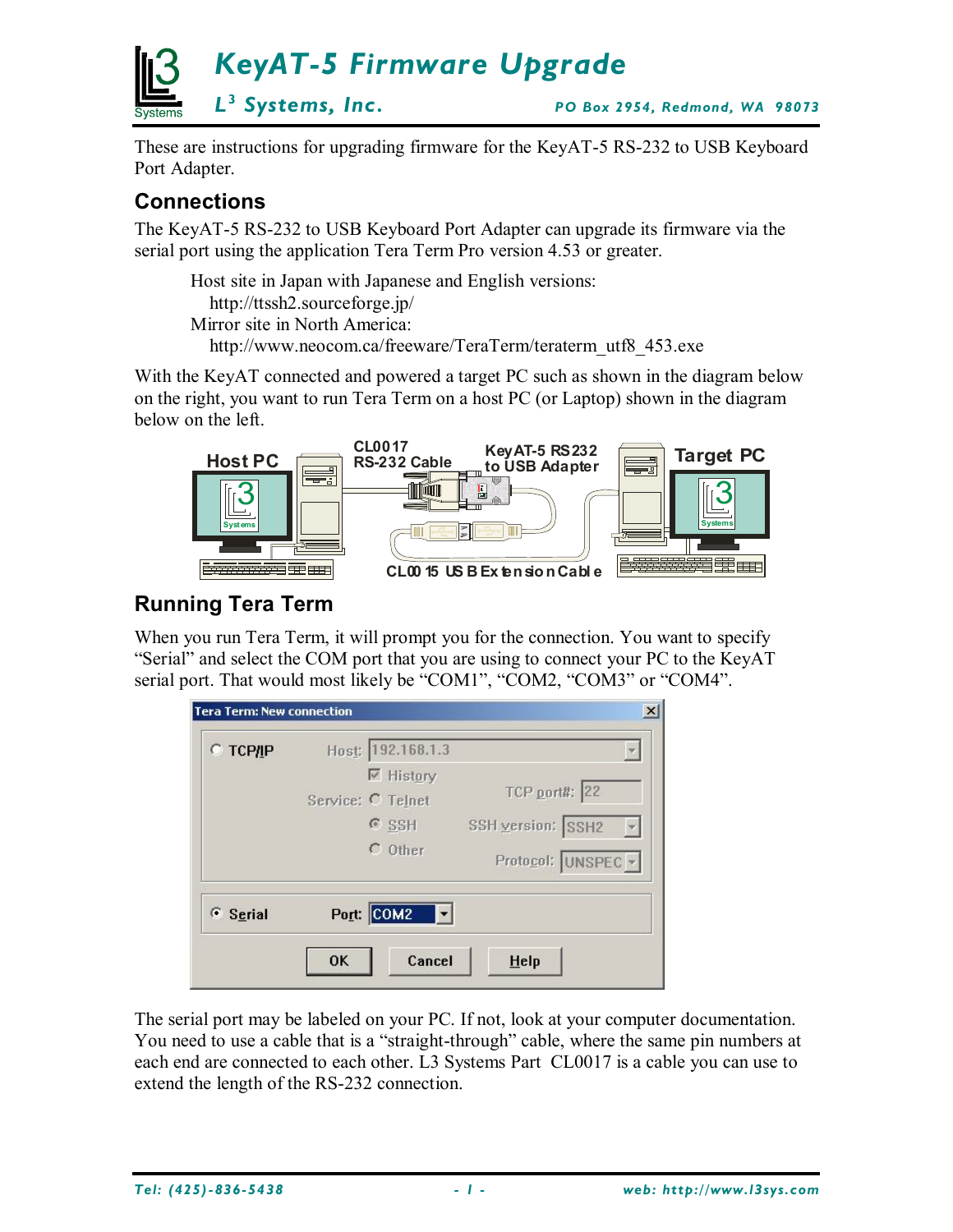You need to configure Tera Term to match the KeyAT-5's settings. Using the Tera Term top pull down menus, you want to select: "Setup $\rightarrow$  Serial Port". The "Port" should match the serial port that is connected to you host PC (typically COM1 or COM2), and the other parameters should be set as shown below. The default KeyAT baud rate is 9600 with 8 data bits and no parity. Also, it is VERY IMPORTANT to make sure that the transmit delay on the bottom-right is set to "100" msec/line.

|           | Tera Term - KeyAT-4 Test - COM3 VT                                         |                | $  $ $\blacksquare$ $ $ $\times$ |                                                                   |                                                                                                                                                                |                      |
|-----------|----------------------------------------------------------------------------|----------------|----------------------------------|-------------------------------------------------------------------|----------------------------------------------------------------------------------------------------------------------------------------------------------------|----------------------|
| File Edit | Setup Control Window Help                                                  |                |                                  | Tera Term: Serial port setup                                      |                                                                                                                                                                |                      |
| KeyAT, V5 | Terminal<br>Window<br>Font<br>Keyboard<br>Serial port<br>TCP/IP<br>General | Inc. 2008-1010 |                                  | Port:<br>Baud rate:<br>Data:<br>Parity:<br>Stop:<br>Flow control: | COM3<br>$\vert \cdot \vert$<br>9600<br>$\blacktriangledown$<br>8 bit<br>$\mathbf{v}$<br>none<br>$\overline{\phantom{a}}$<br>1 bit<br>$\mathbf{r}$<br>none<br>▾ | OK<br>Cancel<br>Help |
|           | Save setup<br>Restore setup<br>Load key map                                |                |                                  | -Transmit delay-<br>10                                            | 100<br>msec/char                                                                                                                                               | msec/line            |

# **Verifying Connection to the KeyAT**

If the KeyAT is connected properly, you should be able to press the "Enter" key on the host keyboard and see a colon prompt on the Tera Term screen. Unplugging the USB connection to the target, waiting 5 seconds, and then re-plugging will cause the KeyAT to reset and display the version number of the firmware as shown below. If this is a  $2<sup>nd</sup>$  or more try, when you press "Enter", you should see a "Pony>" prompt.



If you don't see a colon (:) prompt or "Pony>" in response to a "enter" key, check that all cables are connected as in the 1<sup>st</sup> diagram, and that the serial port specified to Tera Term is the same as the one you are using. Also, make sure that the target PC is running, since that is where the KeyAT obtains its power.

If you have a "Pony>" prompt, then skip to the "Loading from Pony Monitor" section on page 6 further on.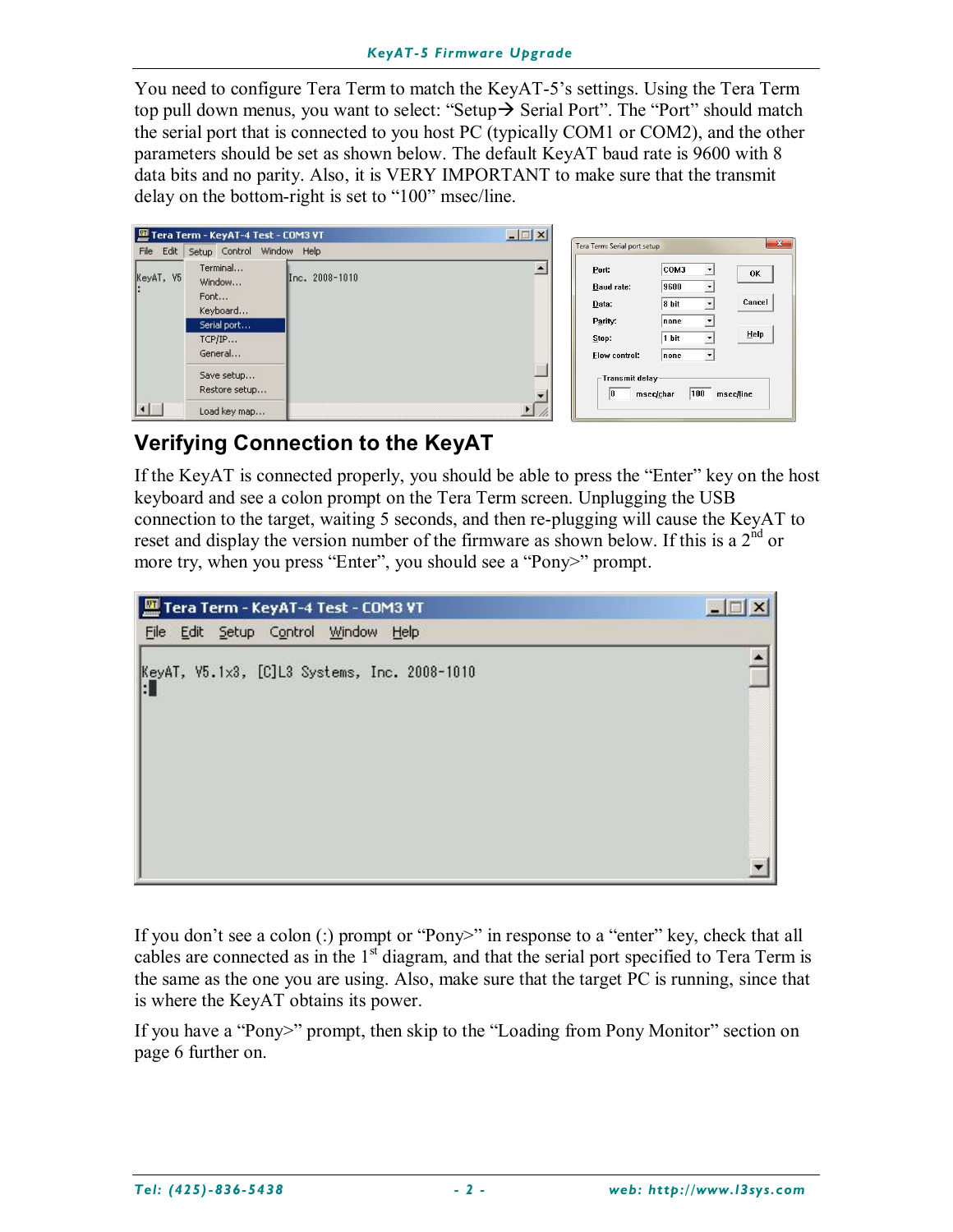#### **Loading the New Firmware**

Now type "~#GETUPDATE" and press enter. Important: *This command is case sensitive, so "GETUPDATE" must be in uppercase letters.* The "-waiting…" message tells you that it is waiting for the new firmware update file to be sent.

| Tera Term - KeyAT-4 Test - COM3 VT                             |  |
|----------------------------------------------------------------|--|
| File Edit Setup Control Window<br>Help                         |  |
| KeyAT, V5.1x3, [C]L3 Systems, Inc. 2008-1010<br>: "#GETUPDATE" |  |
| PonyJS V2.2, (C)L3 Systems, Inc., 2000-10<br>-waiting          |  |
|                                                                |  |
|                                                                |  |

### **Sending the Data File**

Now you need to send the firmware data file from the host computer to the KeyAT-5. Select from the top bar "File $\rightarrow$ Send File"

| Tera Term - KeyAT-4 Test - COM3 VT  |           | $ \Box$ $\times$ |  |
|-------------------------------------|-----------|------------------|--|
| File Edit Setup Control Window Help |           |                  |  |
| New connection                      | $Alt + N$ | Inc. 2008-1010   |  |
| Log                                 |           |                  |  |
| Send file                           |           | $Inc., 2000-10$  |  |
| Transfer                            | ٠         |                  |  |
| Change directory                    |           |                  |  |
| Print                               | $Alt + P$ |                  |  |
| Disconnect                          |           |                  |  |
| Exit                                | $Alt + Q$ |                  |  |
|                                     |           |                  |  |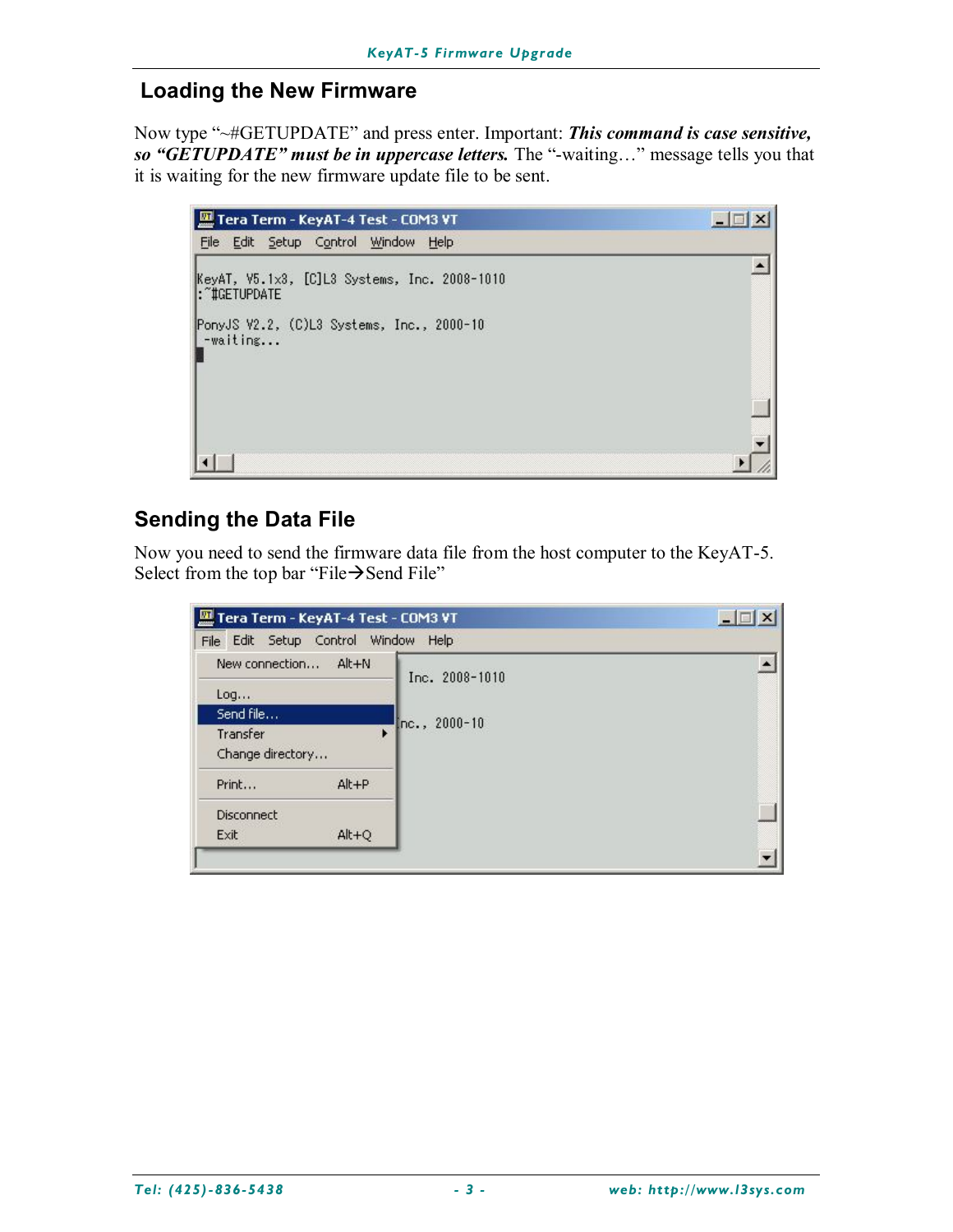#### **Selecting the File to Send**

You will now see a selection window. You need to find the file that was extracted from update package that has an extension of "s19", with the name in the form of keyat5<sup>V</sup>nnnn where nnnn is the version number. Example would be keyat5 V5 1x3.s19. You will need to select that file and press the "Open" button.

| <b>Tera Term: Send file</b> |                      | 2x          |
|-----------------------------|----------------------|-------------|
| Look in: TEMP               |                      | J ← @ o* pr |
| beyat5_V5_1x3.s19           |                      |             |
|                             |                      |             |
| File name:                  |                      | Open        |
| Files of type:<br>all       | $\blacktriangledown$ | Cancel      |
|                             |                      | Help        |
| Option<br>Binary            |                      |             |

After selecting thefile, you will see lines of the firmware data starting with "Scroll down the screen with a pop-up window such as the one shown below:

| Tera Term: Send file     |       |                   |
|--------------------------|-------|-------------------|
| Filename:                |       | keyat5_V5_1x3.s19 |
| <b>Bytes transfered:</b> |       | 1700              |
| <br>Close                | Pause | Help              |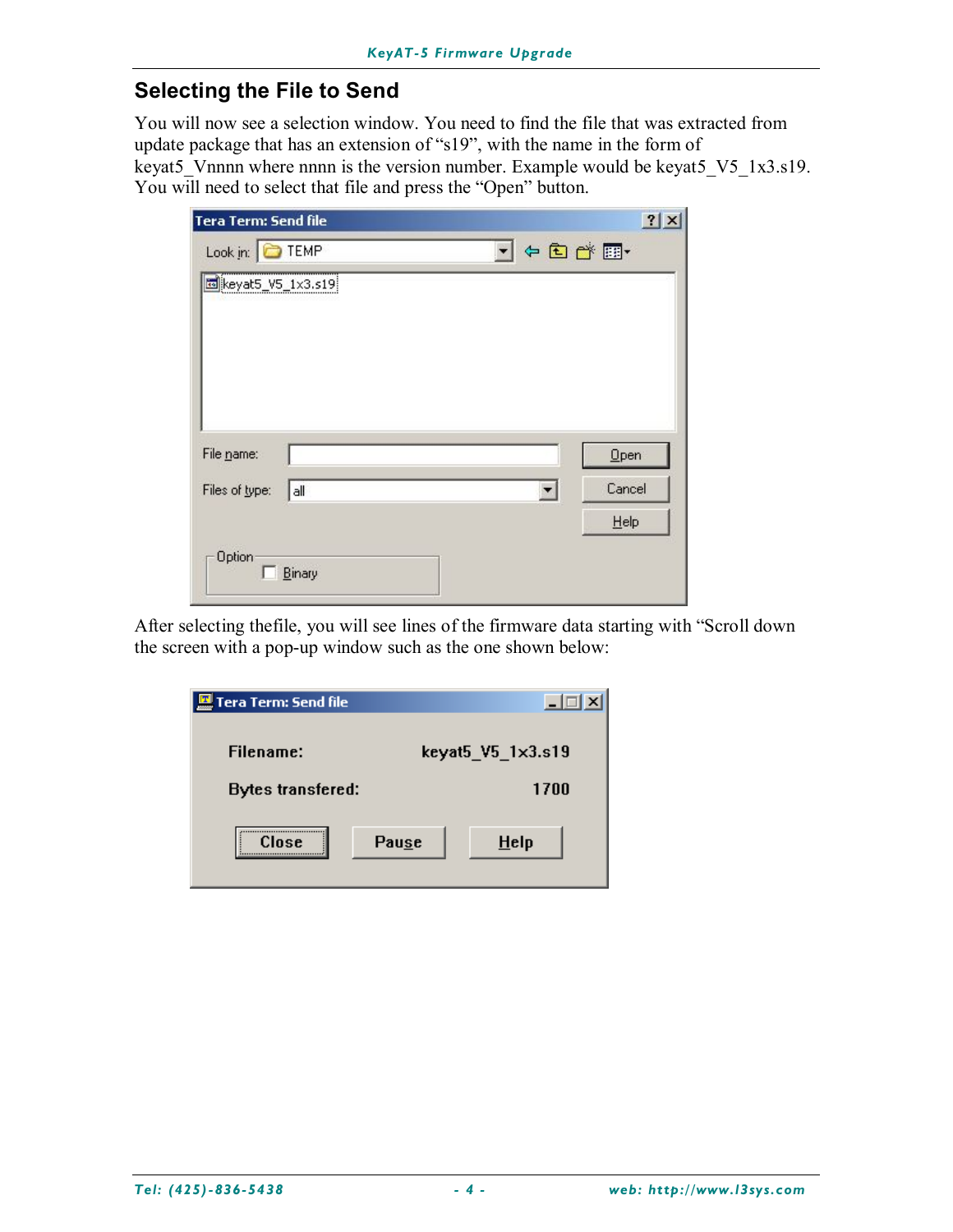#### **After the File is Downloaded**

After the last firmware data line is sent, a "Checksum OK" should appear followed by a "Pony>" prompt.

| Tera Term - KeyAT-4 Test - COM3 VT                                                                                                                                                                                                                                                                                                                                                                                          | $ \Box$ |
|-----------------------------------------------------------------------------------------------------------------------------------------------------------------------------------------------------------------------------------------------------------------------------------------------------------------------------------------------------------------------------------------------------------------------------|---------|
| Control<br>Window<br>Help<br>File<br>Edit<br><b>Setup</b>                                                                                                                                                                                                                                                                                                                                                                   |         |
| IS113E910020B020C020D020E020F0210021102126F<br>IS113E9200213021402150216021702180219021A1F<br>IS113E930021B021C021D002F003100300223022D95<br>IS113E9400035000400050006000700080009000A5D<br>IS113E950000B000C000D000E000F0010001100123F<br>IS113E9600013001400150016001700180019001AEF<br>IS113E970001B001C001D022F023102300235004C26<br>IS113E980000D0154C780C784C7A4C757C757CE100A<br>IS106E9900300007D<br>S105F7FD1DDB0E |         |
| IS9030000FC<br>Checksum OK<br>Pony><br>Pony>                                                                                                                                                                                                                                                                                                                                                                                |         |

If instead a "Checksum Bad" message appears, you need to go to the "Loading From Pony Monitor" section on page 6 below and try another download.

### **Restarting the KeyAT to Run the New Firmware**

If all went well, you can then run the new KeyAT firmware by unplugging the USB connection to the target, waiting 5 seconds, and then re-plugging. *Note that if you had previously changed the baud rate of the KeyAT, you will need to set it back to 9600.* This will cause the KeyAT to reset and display the version number of the firmware as shown below followed by a "colon" prompt.

| Tera Term - KeyAT-4 Test - COM3 VT                                                                                                                                                                                                                                                                                                                                            |  |
|-------------------------------------------------------------------------------------------------------------------------------------------------------------------------------------------------------------------------------------------------------------------------------------------------------------------------------------------------------------------------------|--|
| Edit Setup Control Window<br>Help<br>File                                                                                                                                                                                                                                                                                                                                     |  |
| IS113E930021B021C021D002F003100300223022D95<br>IS113E9400035000400050006000700080009000A5D<br>IS113E950000B000C000D000E000F0010001100123F<br>IS113E9600013001400150016001700180019001AEF<br>IS113E970001B001C001D022F023102300235004C26<br>IS113E980000D0154C780C784C7A4C757C757CE100A<br>S106E9900300007D<br>IS105F7FD1DDB0E<br>IS9030000FC<br>Checksum OK<br>$ Pony\rangle$ |  |
| Pony<br>KeyAT, V5.1x3, [C]L3 Systems, Inc. 2008-1010                                                                                                                                                                                                                                                                                                                          |  |

At this point you're finished and can use the updated KeyAT for your application.